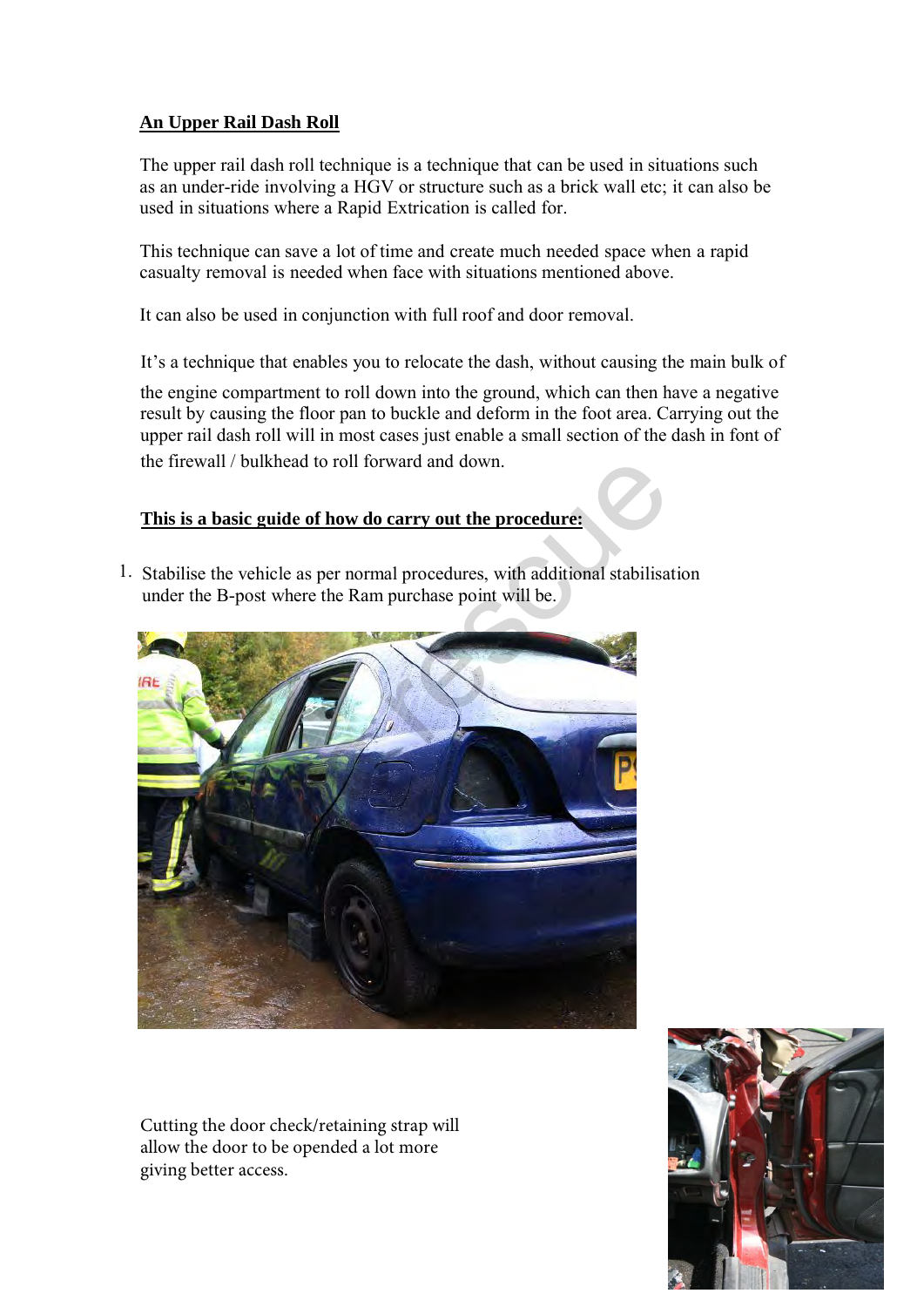Once you have stabilised the vehicle use a ram and 2. tension it against the A-post, to prevent the A-post and dash from dropping downwards when we make the cuts in the A-post. "Remember the A-post's hold a lot of the integral strength" Also cutting the door check strap will enable you to move the door back out of the way, or if time permits remove the door completely.



3. Once you have tension on the ram against the A-post, cut a 1-2 inch piece out of the A-post so that when we roll the dash the A-post will not catch against itself, (with skill you can angle the tool blade so that the lower post ends up on the outside of the vehicle after the cut). Or if time permits and no complications occur cut out the whole upper section of A-post completely



4. With simultaneous activity a second crew, if personnel permits can also be removing the wing, this is optional, but will give you a clearer view of the upper rail. Once done they can continue to put the relief cut into the upper rail behind (bulkhead side) the suspension transom.

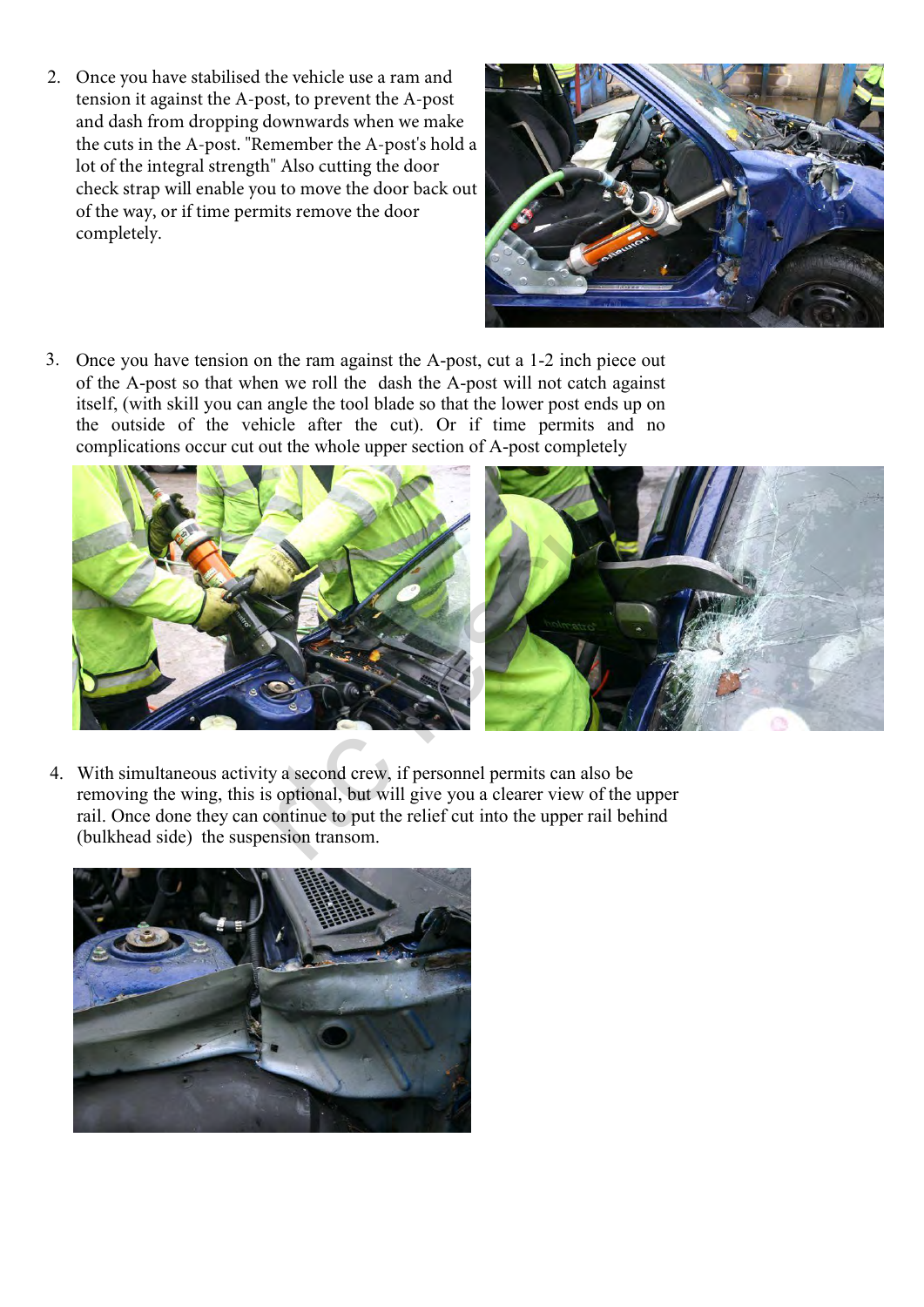For a better outcome it would be beneficial to cut a section approx 1" width out of the upper rail, to help reduce the issue of the metals moving against each other.



5. At the same time Horizontal relief cuts need to be made in the base of the Apost. The cuts ideally should be horizontal but only the situation will dictate where the relief cuts are made. This can be carried out earlier on before we tension a ram against the A-post

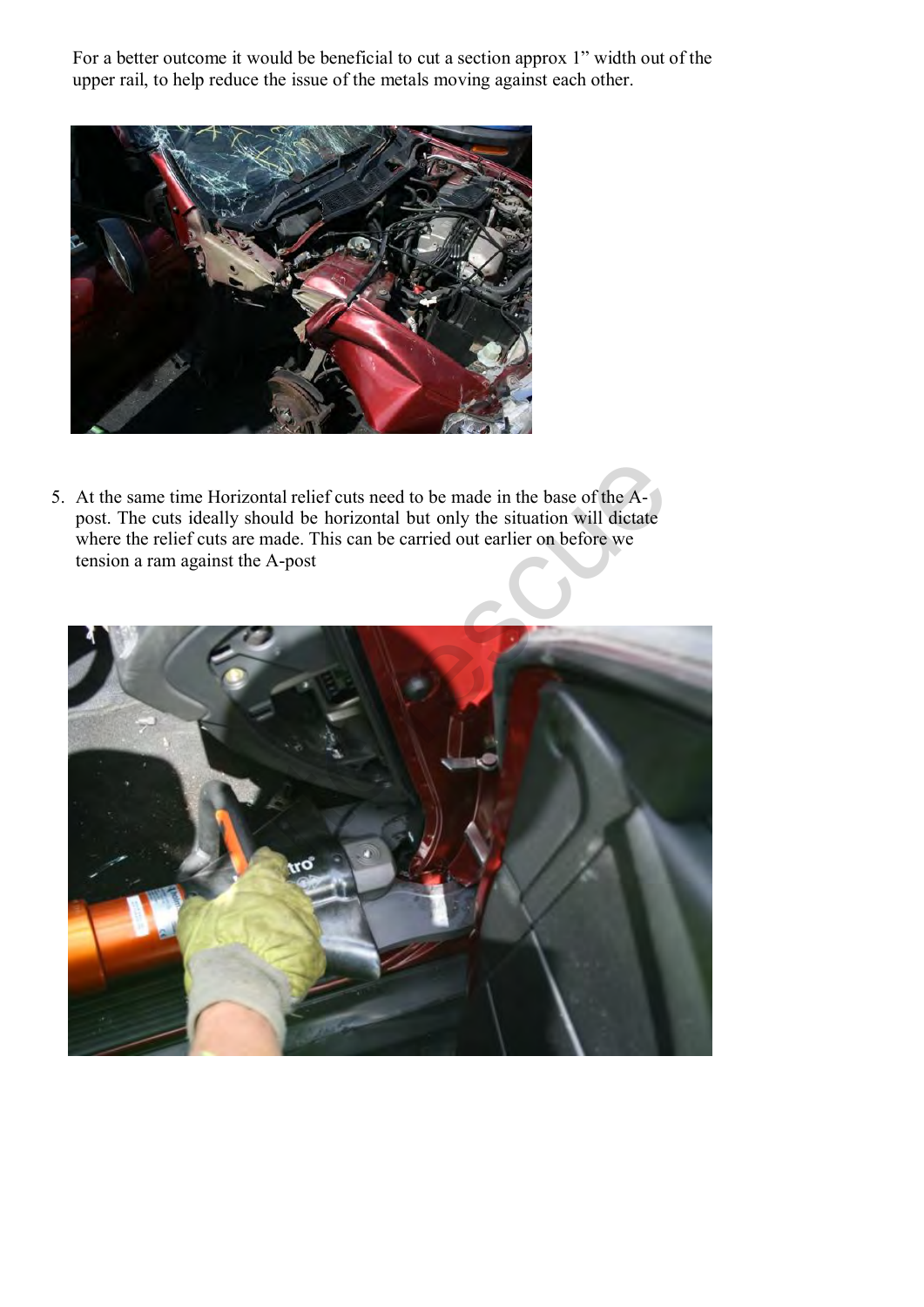6. Once all the cuts are complete and the stabilisation has been checked, we can now think about starting to ram either against the A-post or a Door hinge, we did both on each side of the car, the side where we rammed of the door hinge, didn't effect the door glass and this stayed intact through out.



Notice how the door glass is still intact, again saving time not having to manage it, however sheeting it over would be standard procedures in case of accidental breakage.



Ramming is just beginning here. "Ugef { "rtqi tguu"y kyj "ur ceg"etgcwkqp"ecp"dg"qdugtxgf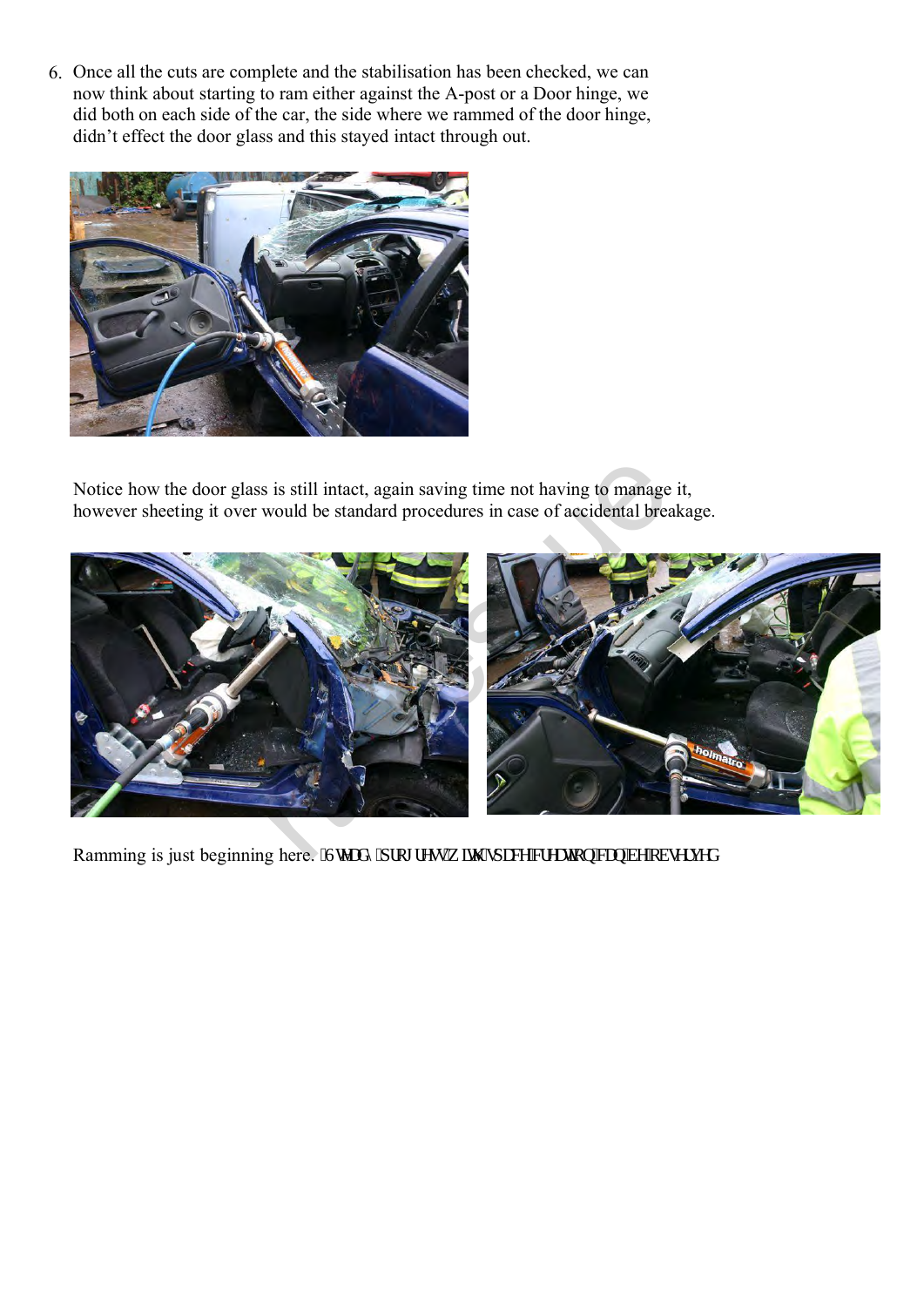

Always use full casualty protection and apply windshield covers as sharps protection prior to ramming.

The glazing has broken off here; it was partially damaged before we started, but as we maxed out the rams to see what we could do it just ripped of completely, so there is still a need for correct PPE for rescuer and casualty from glass dust etc.



Removing all of the A-post here would have given greater casualty access and created a safer work area.



Eventually the whole engine compartment started to roll down. You can start to see the displacement of the centre console and floor plan.